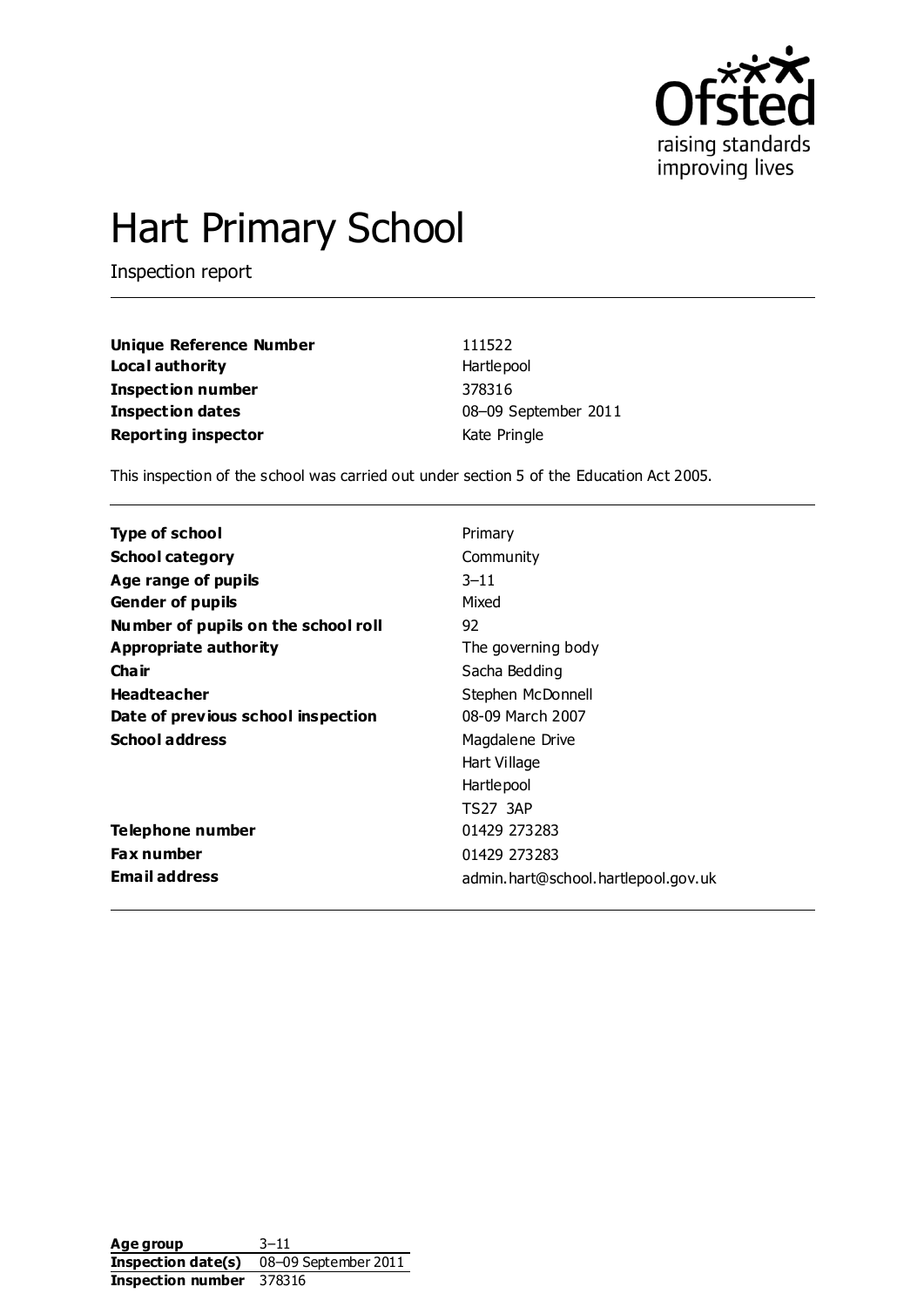The Office for Standards in Education, Children's Services and Skills (Ofsted) regulates and inspects to achieve excellence in the care of children and young people, and in education and skills for learners of all ages. It regulates and inspects childcare and children's social care, and inspects the Children and Family Court Advisory Support Service (Cafcass), schools, colleges, initial teacher training, work-based learning and skills training, adult and community learning, and education and training in prisons and other secure establishments. It rates council children's services, and inspects services for looked after children, safeguarding and child protection.

Further copies of this report are obtainable from the school. Under the Education Act 2005, the school must provide a copy of this report free of charge to certain categories of people. A charge not exceeding the full cost of reproduction may be made for any other copies supplied.

If you would like a copy of this document in a different format, such as large print or Braille, please telephone 0300 123 4234, or email [enquiries@ofsted.gov.uk](mailto:enquiries@ofsted.gov.uk)

You may copy all or parts of this document for non-commercial purposes, as long as you give details of the source and date of publication and do not alter the information in any way.

To receive regular email alerts about new publications, including survey reports and school inspection reports, please visit our website and go to 'Subscribe'.

Piccadilly Gate Store Street Manchester M1 2WD

T: 0300 123 4234 Textphone: 0161 618 8524 [enquiries@ofsted.gov.uk](mailto:enquiries@ofsted.gov.uk) [www.ofsted.gov.uk](http://www.ofsted.gov.uk/)



© Crown copyright 2011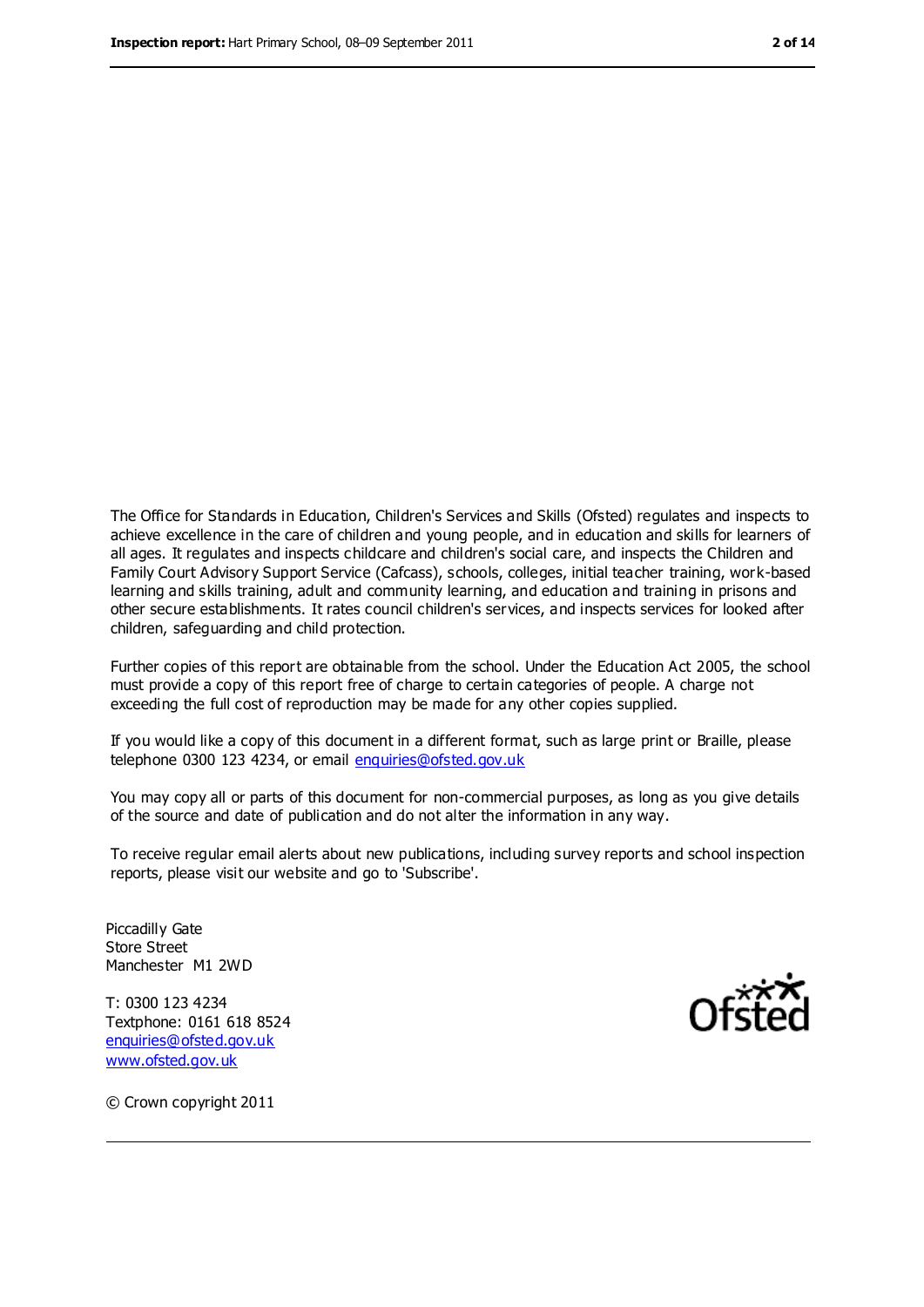# **Introduction**

This inspection was carried out by two additional inspectors. Eight lessons and four teachers were observed. Meetings were held with groups of pupils, members of the governing body and staff. Inspectors observed the school's work and looked at pupils' books, assessment information, policies and procedures, the school development plan and updates of pupils' progress. Responses to questionnaires returned by pupils, staff and the 58 returned by parents and carers were analysed.

The inspection team reviewed many aspects of the school's work. It looked in detail at a number of key areas.

- How well provision in the Early Years Foundation Stage supports child-led challenge and assessments.
- How effectively teaching and learning challenges the needs of the more-able pupils in order to secure their good progress, especially in writing.
- How well the curriculum provides opportunities for pupils to become independent learners and make best use of their skills in reading, writing, mathematics and information and communication technology (ICT).
- How successfully leaders and managers work together with parents and carers, and other partners, to improve provision and outcomes for pupils.

## **Information about the school**

This smaller-than-average primary school serves a small village where a minority of pupils travel from outlying rural areas. Since the last inspection, the school has federated with a nearby school, sharing a governing body and headteacher. Very few pupils are known to be eligible for free school meals. Similarly, there are very few pupils from minority-ethnic groups or who speak English as an additional language. The proportion of pupils with special educational needs and/or disabilities is very low and presently no pupil holds a statement of special educational needs. The school holds a number of awards, which include: Healthy School status, Activemark and the Eco Schools bronze.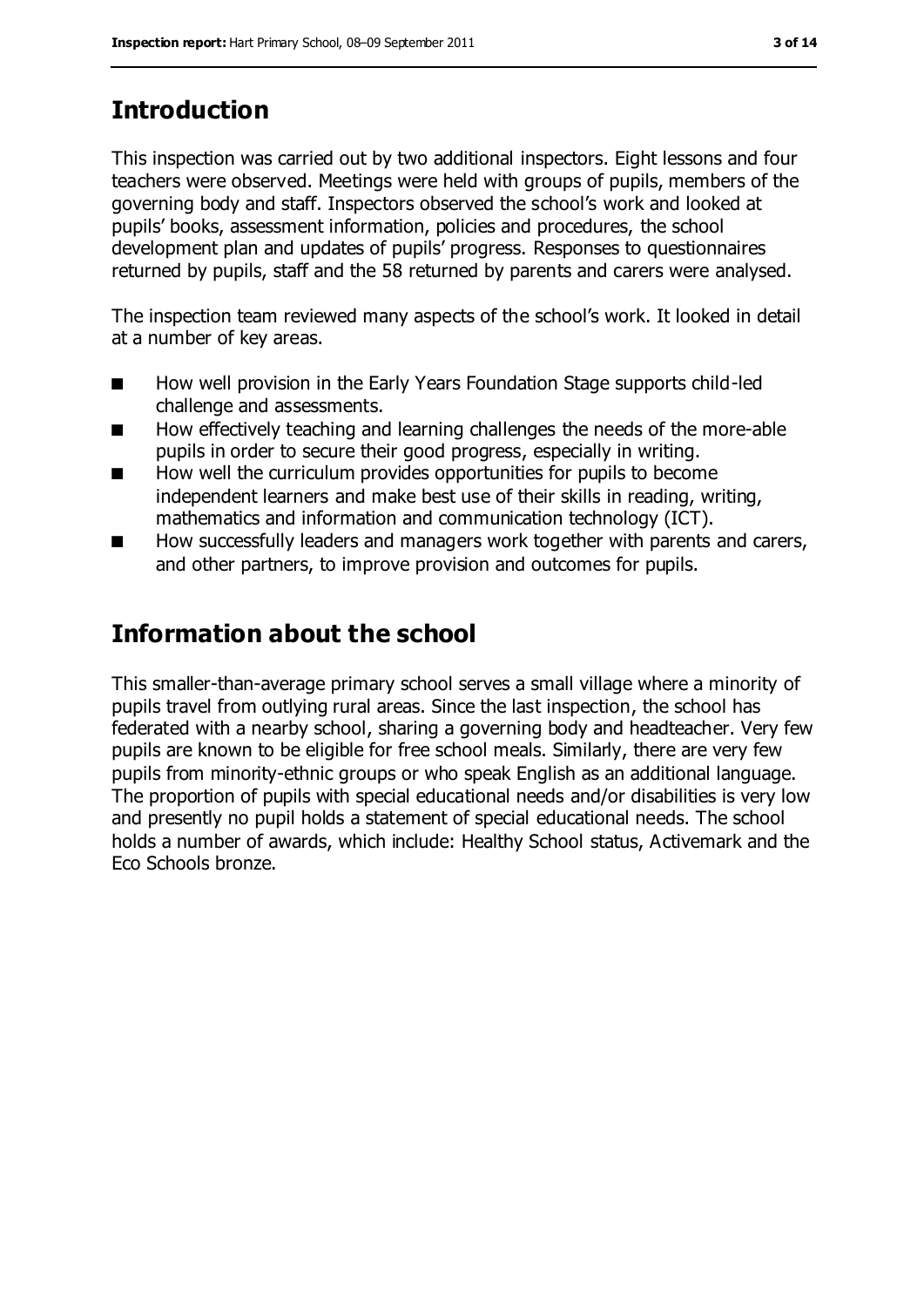**Inspection grades: 1 is outstanding, 2 is good, 3 is satisfactory and 4 is inadequate** Please turn to the glossary for a description of the grades and inspection terms

## **Inspection judgements**

#### **Overall effectiveness: how good is the school? 2**

#### **The school's capacity for sustained improvement 2**

#### **Main findings**

This is a good school. Outcomes for pupils are outstanding because of their good achievement, excellent behaviour and an exceptional understanding of how to stay fit and healthy. In addition, pupils feel extremely safe and make an outstanding contribution to the school and the wider community. Staff are particularly sensitive to the needs of pupils and, because of their highly perceptive and extremely sensitive care and support, pupils enjoy coming to school. Attendance is high. Parents and carers are highly supportive of the school and the learning environment it provides for their children. One comment, reflective of many, notes, 'I feel the school fosters a supportive environment, has a lovely atmosphere, encourages community relationships and develops well-rounded children.' Overall the school provides outstanding value for money.

Pupils achieve well. They make good progress because of good relationships and good teaching. The effective curriculum offers a multitude of additional experiences for pupils, including outstanding partnership work with local schools and outdoor education providers. Recent strategies to improve the quality of pupils' writing have been successful at all stages within the school. Although the quality of teaching is good there are inconsistencies. In the best lessons, teachers make learning intentions clear, check the understanding and progress of pupils and involve them in activities which help them to question and investigate. Occasionally, lessons are too teacher directed, which slows the pace of learning and restricts the development of independent learning skills. In a small minority of lessons, there are insufficient opportunities for pupils to work together through practical, creative and investigative activities. Pupils with special educational needs and/or disabilities make good progress because of the effective support they receive. The school uses information about pupils' skills and abilities well to measure their overall progress. It is used less effectively to plan work that is well-matched to the individual abilities of pupils, especially those who are more able. Marking is used well to indicate successes in learning but does not always indicate to pupils how to improve their work.

The headteacher and governing body have created an effective federation with a nearby school. Self-evaluation is very accurate and includes all staff and members of the governing body in planning and monitoring. As a result there have been improvements which include: higher attainment in writing and an overall rise in levels of attainment; increased pupil attendance; a more exciting curriculum with better access to ICT; and more effective links with parents and carers. Given this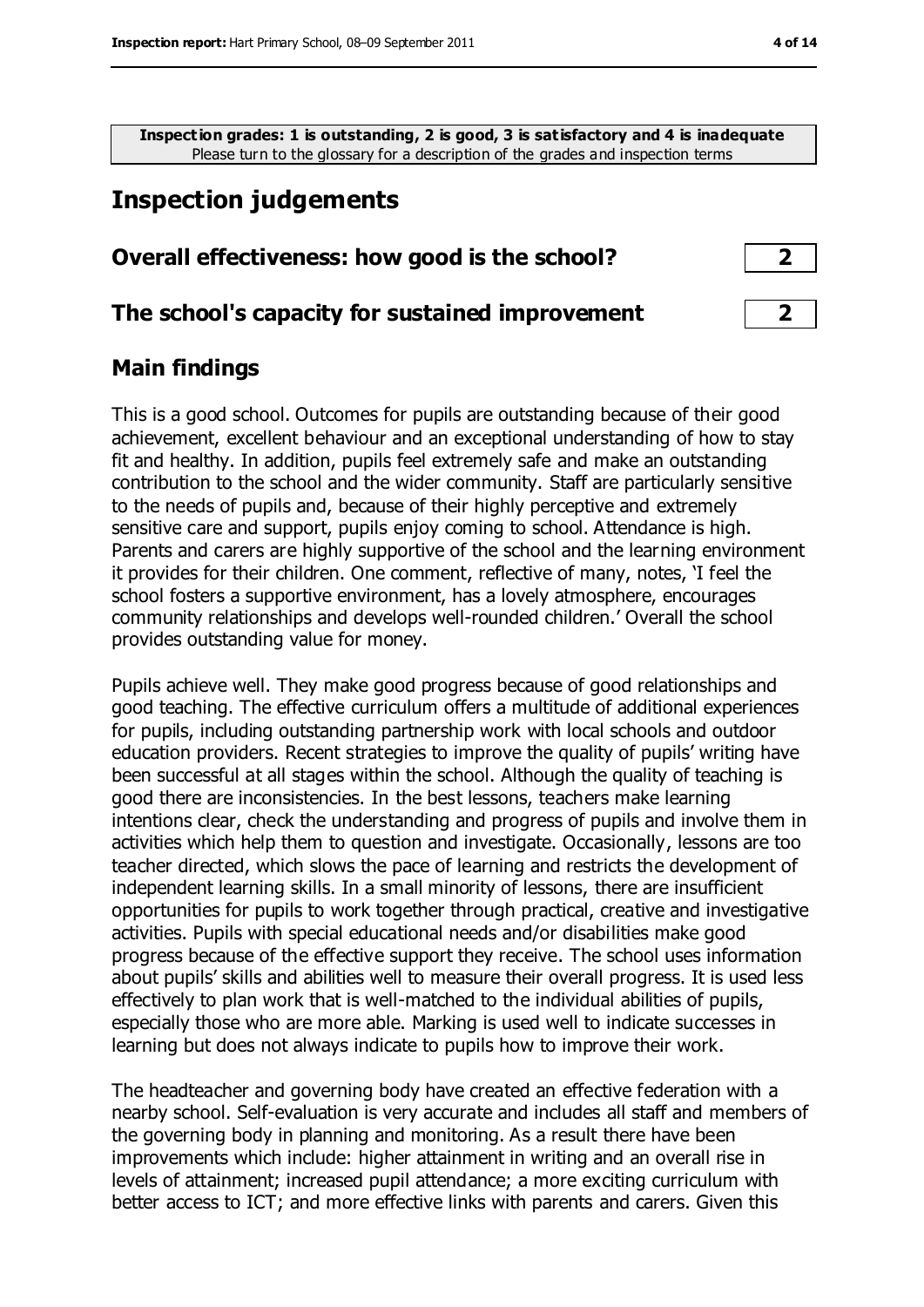successful track record, good provision and outstanding outcomes for pupils, the school has a good capacity to sustain improvement.

#### **What does the school need to do to improve further?**

- Improve the consistency of teaching and learning by :
	- ensuring good pace to lesson delivery by reducing the amount of teacher  $\equiv$ direction
	- providing more opportunities for pupils to work together through practical, creative and investigative activities
	- encouraging pupils to take greater responsibility for their learning.
- Refine the quality of school tracking and the analysis of assessment data in order to:
	- ensure that work is well-matched to the needs of individual pupils consistently, especially those who are more able
	- use marking more effectively to help pupils understand how to improve their work.

#### **Outcomes for individuals and groups of pupils 1**

Pupils say that they, 'love their school' and, as a result, their attendance is excellent. They enjoy their work, achieve well and are well prepared for their future learning. In lessons, pupils demonstrate excellent attitudes and form positive relationships with each other and with adults. Their written work shows increasing levels of creativity and a more accurate sense of working. They are keen to please, applying themselves diligently to the tasks set for them. Pupils engage particularly well in activities where they are challenged to solve problems using their skills in reading, writing and mathematics, or where they meet a personal challenge such as when learning to canoe or climb.

Because of small cohorts, the level of skills and abilities fluctuates from year-to-year although entry levels to the Nursery class are broadly as expected nationally for most children. Pupils make good progress and attainment by the end of Year 6 in English and mathematics is above national averages, with very little difference between the performance of boys and of girls. Recent targeted initiatives to improve pupils' writing skills have resulted in increased progress and higher attainment. Pupils with special educational needs and/or disabilities make equally good progress because they are quickly identified and supported through appropriate intervention strategies.

Pupils are extremely aware of the importance of a healthy diet and exercise. This is reflected in the high uptake of school meals and physical activities. The harmonious atmosphere within the school exists because pupils actively care, and have respect, for one another and for adults in the school. They report that there is no bullying and that they feel extremely safe. Pupils are very confident that adults will help them if they are concerned or worried. There is substantial opportunity for pupils to engage in a number of groups contributing to the school and within the wider community. The school council meets regularly and seeks pupils' views and ideas,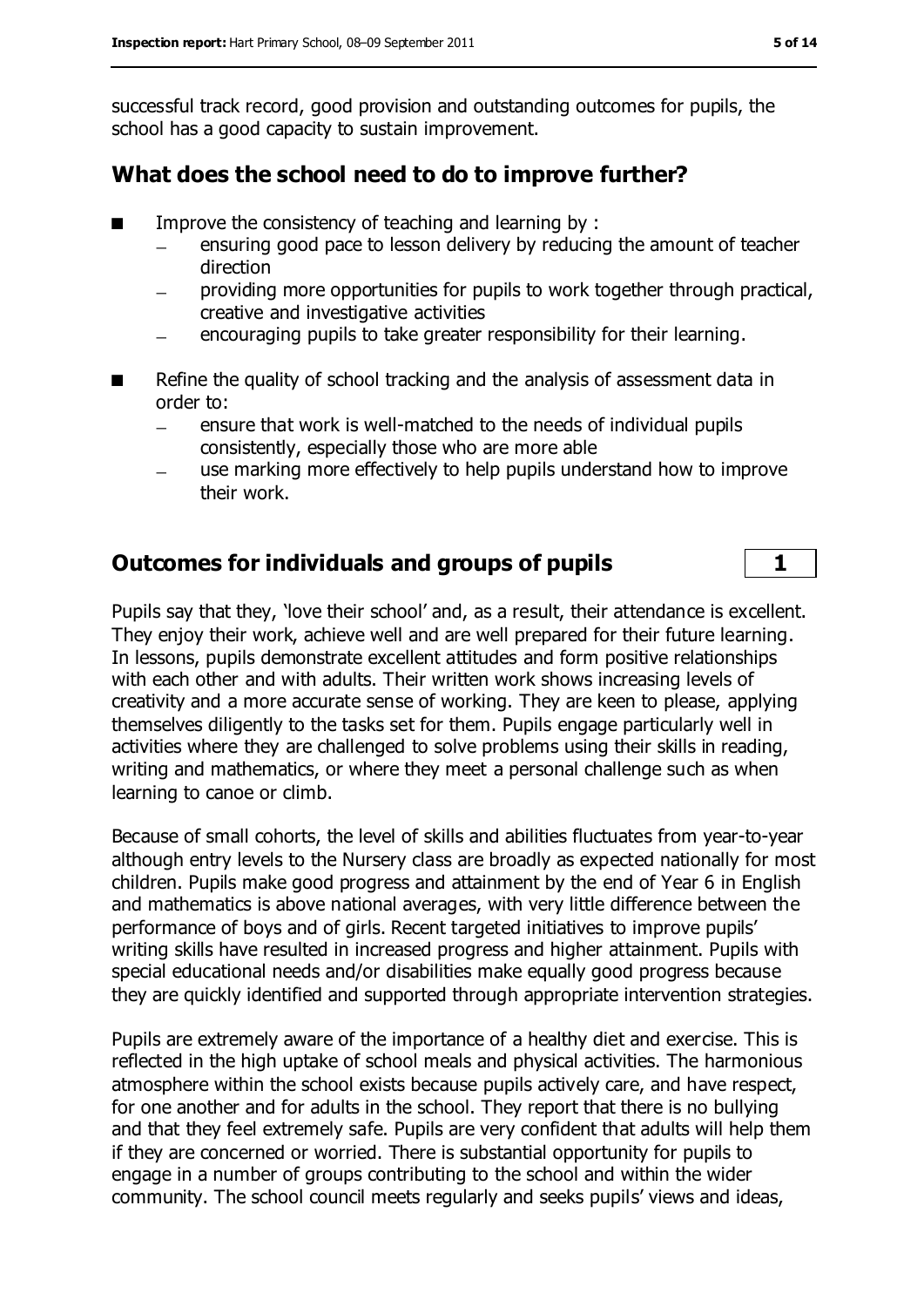conscious that the decisions they make may impact upon others. Other pupils contribute by acting as buddies, encouraging integration in the playground and promoting healthy choices to younger pupils. They support a range of charities. Pupils' high levels of interaction with other schools, locally and abroad, support their understanding of their own culture and that of others.

These are the grades for pupils' outcomes

| Pupils' achievement and the extent to which they enjoy their learning<br>Taking into account:                                                     |   |
|---------------------------------------------------------------------------------------------------------------------------------------------------|---|
| Pupils' attainment <sup>1</sup>                                                                                                                   |   |
| The quality of pupils' learning and their progress                                                                                                |   |
| The quality of learning for pupils with special educational needs and/or<br>disabilities and their progress                                       | っ |
| The extent to which pupils feel safe                                                                                                              |   |
| <b>Pupils' behaviour</b>                                                                                                                          |   |
| The extent to which pupils adopt healthy lifestyles                                                                                               |   |
| The extent to which pupils contribute to the school and wider community                                                                           |   |
| The extent to which pupils develop workplace and other skills that will<br>contribute to their future economic well-being<br>Taking into account: |   |
| Pupils' attendance <sup>1</sup>                                                                                                                   |   |
| The extent of pupils' spiritual, moral, social and cultural development                                                                           |   |

## **How effective is the provision?**

 $\overline{a}$ 

Teachers make it clear to pupils what they will learn and how they will know if they have succeeded. Instructions are clear and expectations are high. Purposeful relationships underpin the positive ethos in classrooms and teachers have a good understanding of the capabilities of each pupil. High-level engagement and precise modelling of activities by teachers, lead to increased pupil progress. A range of technology, including interactive whiteboards, is used to engage and motivate pupils in learning. Occasionally, however, tasks are not sufficiently well matched to the needs of individual pupils and this can slow progress. This particularly disadvantages the more-able pupils, as lower attainers are often supported well. Although teachers provide positive comments about pupils' work, they do not always inform pupils about the next steps in their learning or how they might improve their work further.

A broad curriculum ensures good continuity and progression between classes of mixed ages. There are developing links between subjects and pupils have increasing opportunities to use their skills in reading, writing, mathematics and ICT. Outstanding provision in music and sport enhance the curriculum and additional activities very well. The development of such skills to high levels has a major impact upon pupils' personal development and well-being, for example, their understanding of safe practices, keeping fit and understanding positive discipline. Older pupils gain particular confidence during outdoor-activity residential opportunities. The school has been particularly successful at local and national level through, for example, the school choir, samba band and in tag rugby. Pupils' work on climate change and eco systems contributes greatly to their understanding of community and global issues.

<sup>&</sup>lt;sup>1</sup>The grades for attainment and attendance are: 1 is high; 2 is above average; 3 is broadly average; and 4 is low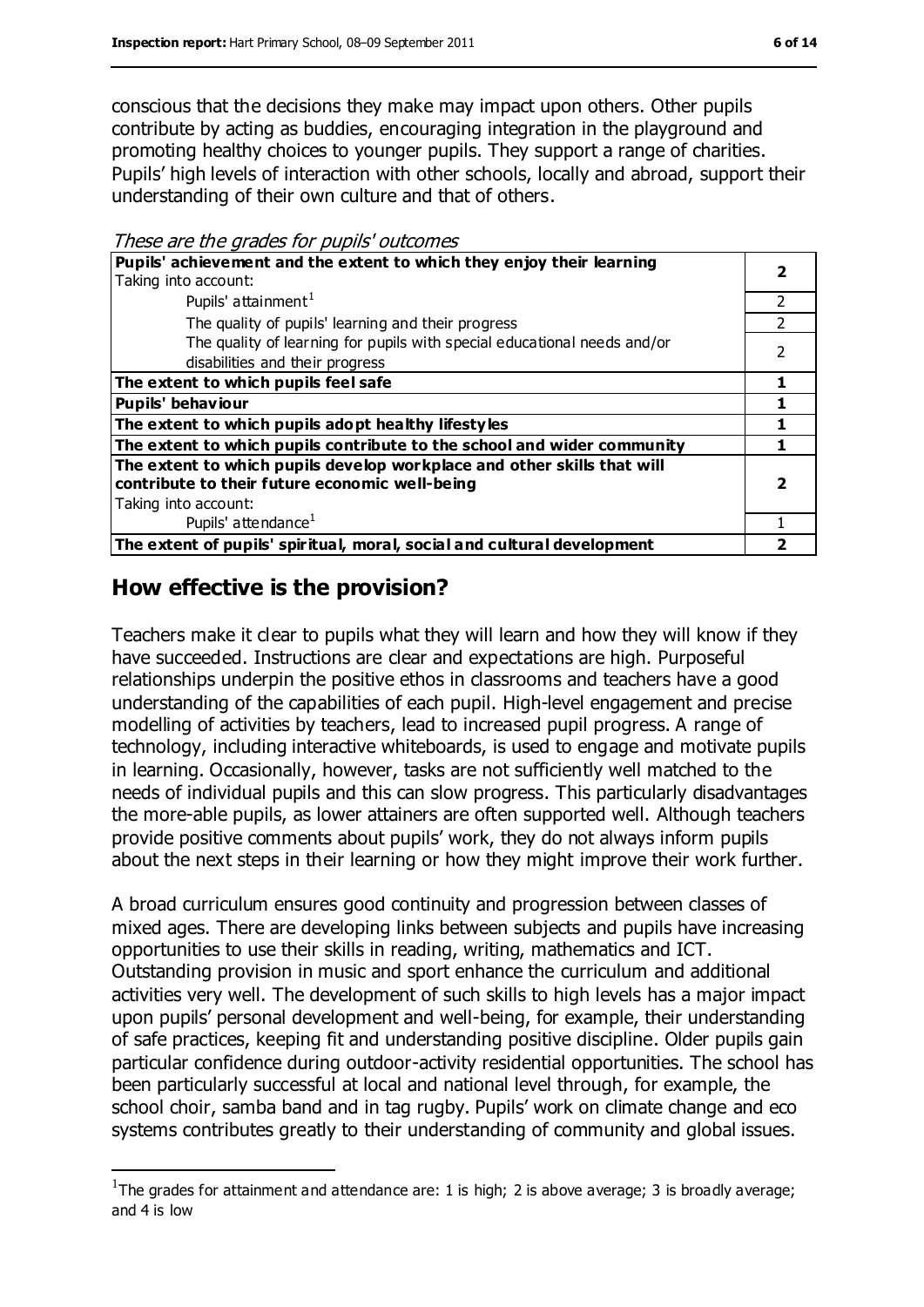The detailed knowledge staff have of the personal and emotional needs of pupils assures exceptionally high standards of care. Pupils thrive in this environment in which they develop self-esteem, respect and responsibility. There is early identification of individual needs. Well defined intervention strategies, together with effective teaching assistants, support those pupils with most need. The deployment of Parent Support Advisors is extending the highly effective links with families and other agencies to ensure high quality support for those in need. Well-embedded systems with other providers assure confident induction and transition at all levels.

These are the grades for the quality of provision

| The quality of teaching                                                  |  |
|--------------------------------------------------------------------------|--|
| Taking into account:                                                     |  |
| The use of assessment to support learning                                |  |
| The extent to which the curriculum meets pupils' needs, including, where |  |
| relevant, through partnerships                                           |  |
| The effectiveness of care, guidance and support                          |  |

#### **How effective are leadership and management?**

Senior leaders, in partnership with staff, are helping to drive the school forward. Staff have clear roles and responsibilities and are accountable for key areas of the curriculum. They welcome the opportunity to contribute to decision making, to the school improvement plan and to enhance their own professional development. There is a good understanding of the school's effectiveness with all leaders and managers working effectively to build on existing strengths and to introduce initiatives which have led to improvements in, for example, overall levels of attainment, writing skills, provision in the Early Years Foundation Stage and attendance. There are increasingly effective systems to track and measure pupils' progress, although information is not always well used to plan work at individual pupil level.

The headteacher has worked successfully with the governors of two schools to create a federation which shares the headship and a single governing body. The governing body has amalgamated well and challenges the headteacher and staff to secure further improvement. Together, they are committed to developing pupils who are well prepared, both emotionally and academically, for their next steps in learning. Arrangements for safeguarding pupils are good, ensuring pupils are safe while providing challenging opportunities which enable pupils to understand their own physical and mental capabilities. The commitment to equal opportunities is clear and effective, ensuring that there is no discrimination against any group. The school is rightly proud of its inclusive nature and makes a good contribution to community cohesion. There is a strong sense of community within the school and highly effective links within the local community. Links with outside agencies are exceptionally strong because of the support given to those pupils with special educational needs and/or disabilities and the exciting range of additional learning opportunities it offers to all pupils. The school has good relationships with parents and carers, who understand its strengths well. There is good awareness of life in other countries, of different faiths and a developing understanding of the diverse and multicultural society found within the United Kingdom.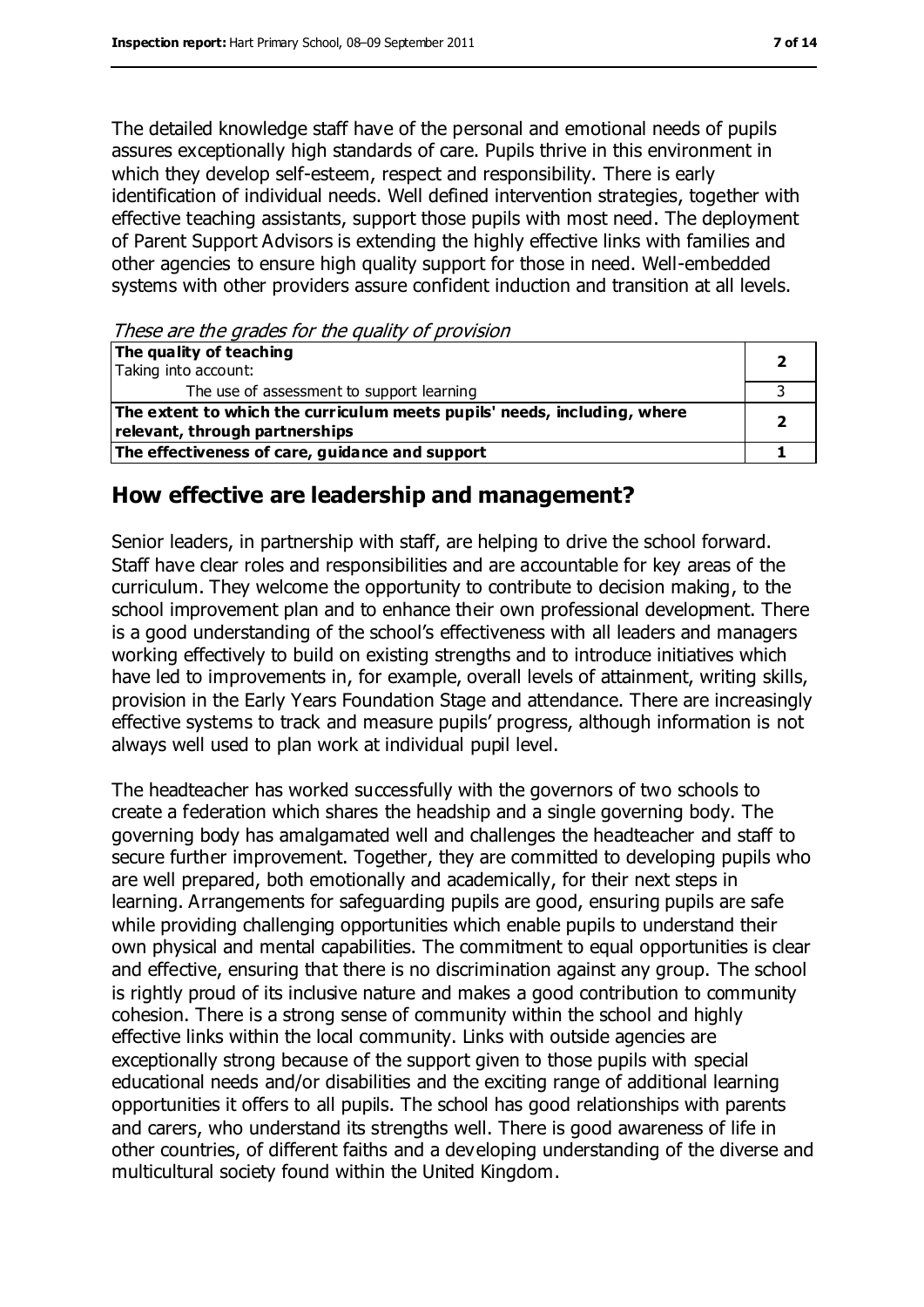| The effectiveness of leadership and management in embedding ambition and<br>driving improvement<br>Taking into account:                                             |                |
|---------------------------------------------------------------------------------------------------------------------------------------------------------------------|----------------|
| The leadership and management of teaching and learning                                                                                                              |                |
| The effectiveness of the governing body in challenging and supporting the<br>school so that weaknesses are tackled decisively and statutory responsibilities<br>met |                |
| The effectiveness of the school's engagement with parents and carers                                                                                                | 2              |
| The effectiveness of partnerships in promoting learning and well-being                                                                                              |                |
| The effectiveness with which the school promotes equality of opportunity and<br>tackles discrimination                                                              |                |
| The effectiveness of safeguarding procedures                                                                                                                        | $\overline{2}$ |
| The effectiveness with which the school promotes community cohesion                                                                                                 | 2              |
| The effectiveness with which the school deploys resources to achieve value for<br>money                                                                             |                |

#### **Early Years Foundation Stage**

Children have a wide range of skills when they start school; however, overall, their skills on entry to the Nursery class are in line with those expected for their age. Children make good progress from their starting points as a result of effective teaching, which is skilfully directed to develop skills in number, shape, speaking and listening and linking sounds and letters. The warm and welcoming environment enables children to settle quickly, which is evident in the happy attitudes children display as they meet their various challenges. The new outdoor area provides an effective space for children to work independently in a different environment. Staff encourage simple rules for safety and hygiene and this, together with healthy snacks, help children to develop and understand how to stay safe and eat sensibly.

A wealth of observations identify how well children are learning and developing. Well-recorded individual assessment information, together with discussions with children about their interests, feeds the next steps in planning effective support and extending children's next stages in learning. Highly effective relationships, and the successful sharing of 'learning journeys', enable parents and carers to understand how well their children are progressing. The leader of the Early Years Foundation Stage has a good understanding of the strengths and areas for improvement. She has built a highly effective team who work well together with children's interests and needs central to their work.

These are the grades for the Early Years Foundation Stage

| Overall effectiveness of the Early Years Foundation stage                             |  |  |
|---------------------------------------------------------------------------------------|--|--|
| Taking into account:                                                                  |  |  |
| Outcomes for children in the Early Years Foundation Stage                             |  |  |
| The quality of provision in the Early Years Foundation Stage                          |  |  |
| The effectiveness of leadership and management in the Early Years Foundation<br>Stage |  |  |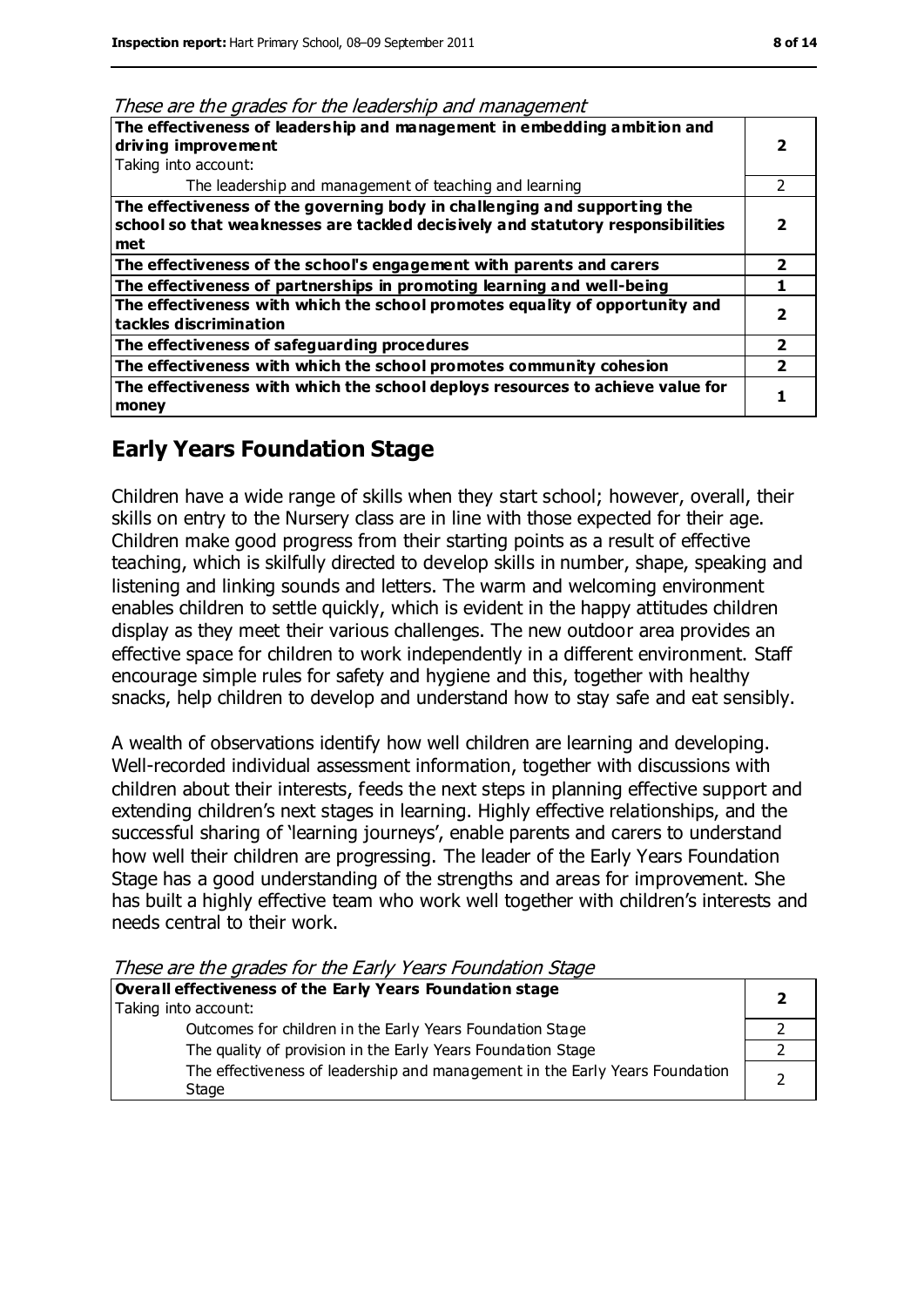## **Views of parents and carers**

The vast majority of parents and carers who responded to the questionnaire were highly positive about the school. They support the school and its leaders strongly. They greatly appreciate the high standards of care given to their children. They are extremely confident that their children are happy and safe and that teachers meet their children's needs very well. Few issues were raised by parents and carers and there was no obvious pattern to those raised. All were investigated fully and form part of the evidence base used to arrive at the inspection judgements.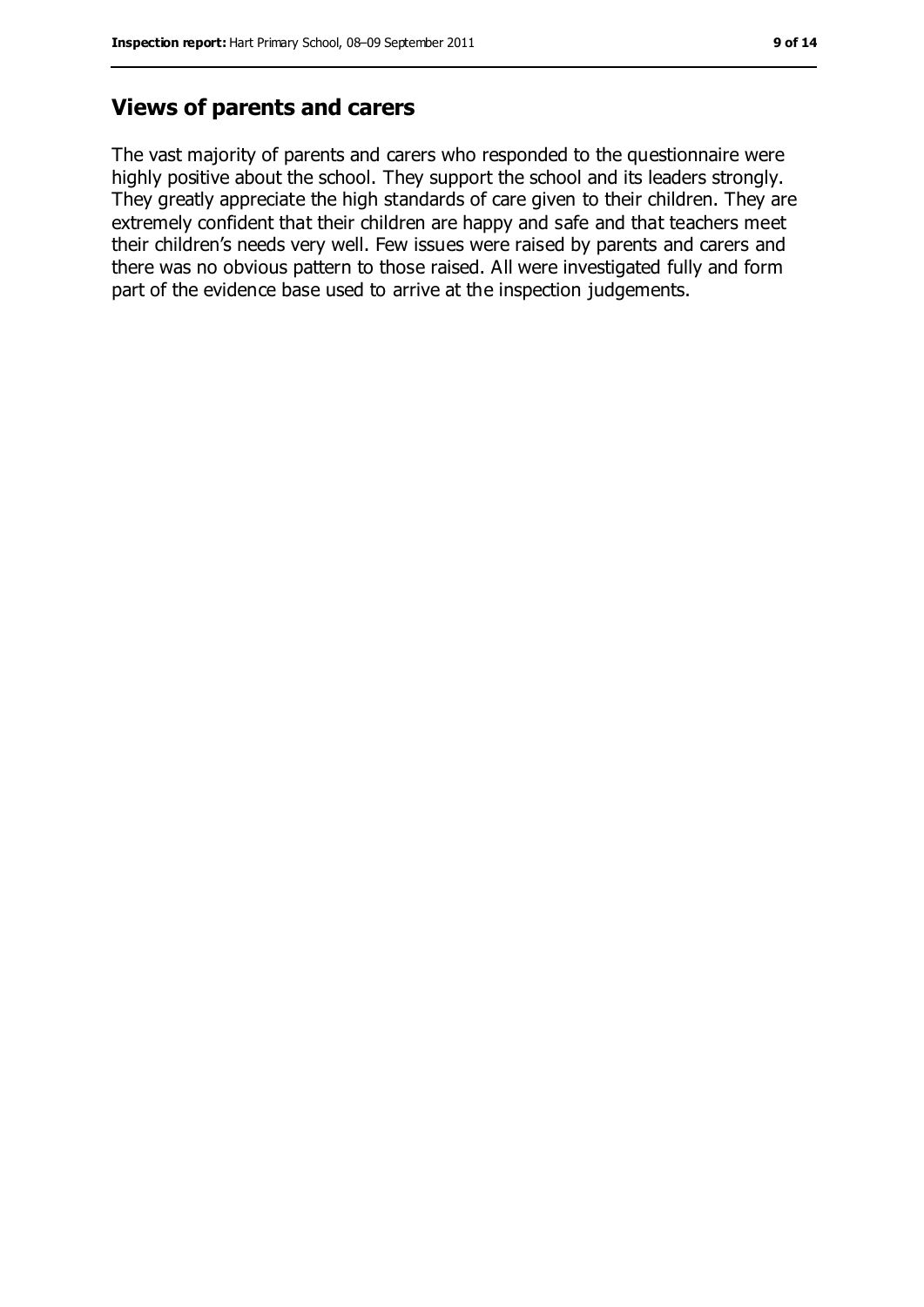## **Responses from parents and carers to Ofsted's questionnaire**

Ofsted invited all the registered parents and carers of pupils registered at Hart Primary School to complete a questionnaire about their views of the school.

In the questionnaire, parents and carers were asked to record how strongly they agreed with 13 statements about the school.

The inspector received 58 completed questionnaires by the end of the on-site inspection. In total, there are 92 pupils registered at the school.

| <b>Statements</b>                                                                                                                                                                                                                                       | <b>Strongly</b><br>agree |               | <b>Agree</b> |               | <b>Disagree</b> |                | <b>Strongly</b><br>disagree |               |
|---------------------------------------------------------------------------------------------------------------------------------------------------------------------------------------------------------------------------------------------------------|--------------------------|---------------|--------------|---------------|-----------------|----------------|-----------------------------|---------------|
|                                                                                                                                                                                                                                                         | <b>Total</b>             | $\frac{0}{0}$ | <b>Total</b> | $\frac{0}{0}$ | <b>Total</b>    | $\frac{1}{2}$  | <b>Total</b>                | $\frac{0}{0}$ |
| My child enjoys school                                                                                                                                                                                                                                  | 39                       | 67            | 17           | 29            | 1               | $\overline{2}$ | 0                           | 0             |
| The school keeps my child<br>safe                                                                                                                                                                                                                       | 42                       | 72            | 16           | 28            | 0               | $\mathbf 0$    | $\mathbf 0$                 | $\mathbf 0$   |
| The school informs me<br>about my child's progress                                                                                                                                                                                                      | 25                       | 43            | 30           | 52            | 3               | 5              | $\mathbf 0$                 | $\mathbf 0$   |
| My child is making enough<br>progress at this school                                                                                                                                                                                                    | 25                       | 43            | 28           | 48            | 3               | 5              | $\mathbf 0$                 | $\mathbf 0$   |
| The teaching is good at<br>this school                                                                                                                                                                                                                  | 31                       | 53            | 25           | 43            | 0               | $\mathbf 0$    | $\mathbf 0$                 | $\mathbf 0$   |
| The school helps me to<br>support my child's learning                                                                                                                                                                                                   | 30                       | 52            | 23           | 40            | $\overline{2}$  | $\overline{3}$ | $\mathbf 0$                 | $\mathbf 0$   |
| The school helps my child<br>to have a healthy lifestyle                                                                                                                                                                                                | 42                       | 72            | 14           | 24            | 0               | $\mathbf 0$    | $\mathbf 0$                 | $\mathbf 0$   |
| The school makes sure that<br>my child is well prepared<br>for the future (for example<br>changing year group,<br>changing school, and for<br>children who are finishing<br>school, entering further or<br>higher education, or<br>entering employment) | 35                       | 60            | 19           | 33            | $\mathbf 0$     | $\mathbf 0$    | $\mathbf 0$                 | $\mathbf 0$   |
| The school meets my<br>child's particular needs                                                                                                                                                                                                         | 30                       | 52            | 24           | 41            | $\overline{2}$  | 3              | $\mathbf 0$                 | $\mathbf 0$   |
| The school deals effectively<br>with unacceptable<br>behaviour                                                                                                                                                                                          | 24                       | 41            | 29           | 50            | 4               | $\overline{7}$ | $\mathbf 0$                 | $\mathbf 0$   |
| The school takes account<br>of my suggestions and<br>concerns                                                                                                                                                                                           | 27                       | 47            | 23           | 40            | $\overline{2}$  | 3              | $\mathbf 0$                 | 0             |
| The school is led and<br>managed effectively                                                                                                                                                                                                            | 32                       | 55            | 22           | 38            | $\mathbf{1}$    | $\overline{2}$ | $\mathbf 0$                 | $\mathbf 0$   |
| Overall, I am happy with<br>my child's experience at<br>this school                                                                                                                                                                                     | 38                       | 66            | 16           | 28            | 0               | $\mathbf 0$    | 0                           | 0             |

The table above summarises the responses that parents and carers made to each statement. The percentages indicate the proportion of parents and carers giving that response out of the total number of completed questionnaires. Where one or more parents and carers chose not to answer a particular question, the percentages will not add up to 100%.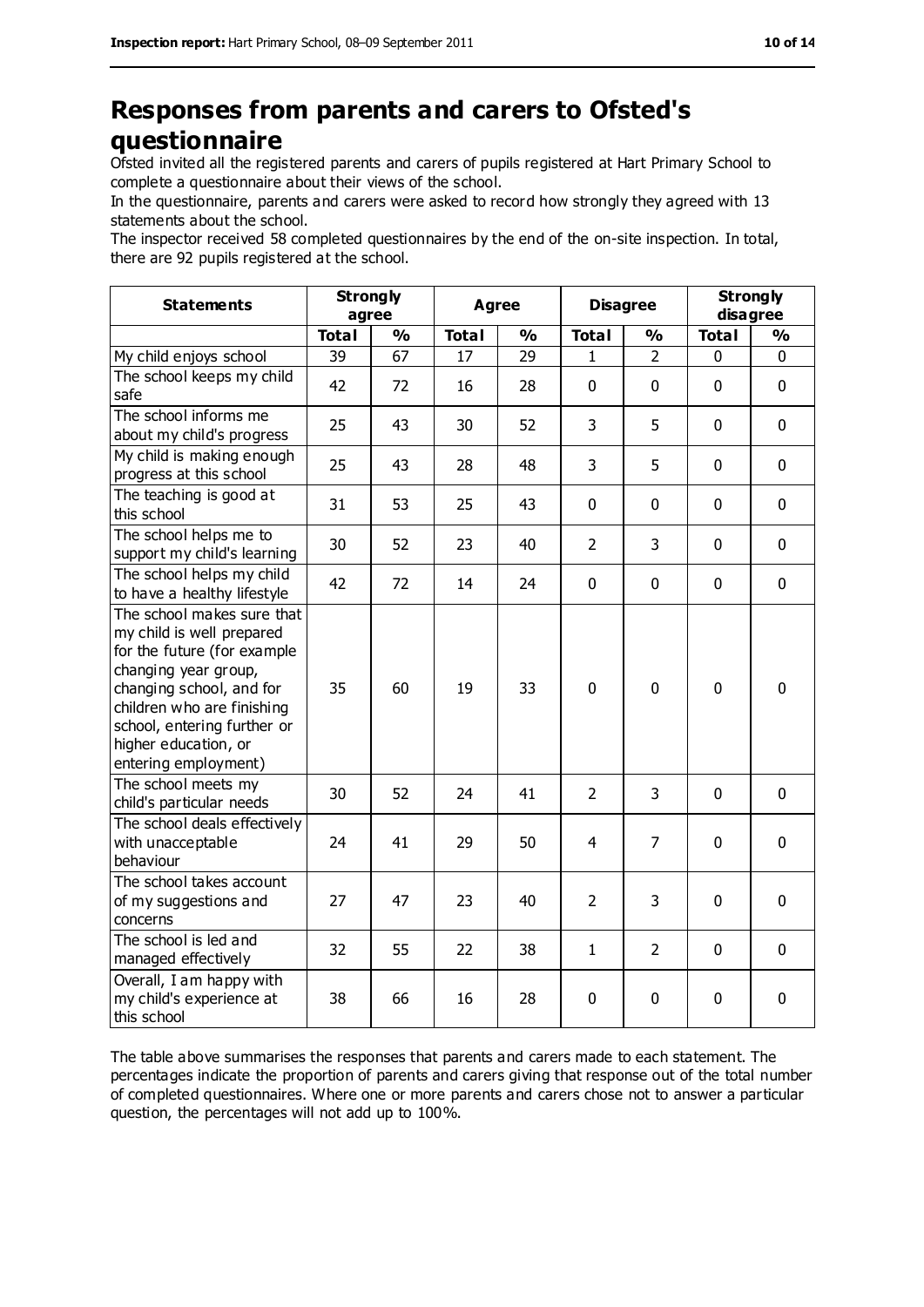## **Glossary**

## **What inspection judgements mean**

| Grade   | <b>Judgement</b> | <b>Description</b>                                                                                                                                                                                                               |
|---------|------------------|----------------------------------------------------------------------------------------------------------------------------------------------------------------------------------------------------------------------------------|
| Grade 1 | Outstanding      | These features are highly effective. An outstanding<br>school provides exceptionally well for all its pupils'<br>needs.                                                                                                          |
| Grade 2 | Good             | These are very positive features of a school. A school<br>that is good is serving its pupils well.                                                                                                                               |
| Grade 3 | Satisfactory     | These features are of reasonable quality. A<br>satisfactory school is providing adequately for its<br>pupils.                                                                                                                    |
| Grade 4 | Inadequate       | These features are not of an acceptable standard. An<br>inadequate school needs to make significant<br>improvement in order to meet the needs of its pupils.<br>Ofsted inspectors will make further visits until it<br>improves. |

#### **Overall effectiveness of schools**

|                          | Overall effectiveness judgement (percentage of schools) |      |                     |                   |
|--------------------------|---------------------------------------------------------|------|---------------------|-------------------|
| <b>Type of</b><br>school | <b>Outstanding</b>                                      | Good | <b>Satisfactory</b> | <b>Inadequate</b> |
| Nursery schools          | 43                                                      | 47   | 10                  |                   |
| Primary schools          | 6                                                       | 46   | 42                  |                   |
| Secondary<br>schools     | 14                                                      | 36   | 41                  | 9                 |
| Sixth forms              | 15                                                      | 42   | 41                  | 3                 |
| Special schools          | 30                                                      | 48   | 19                  | 3                 |
| Pupil referral<br>units  | 14                                                      | 50   | 31                  |                   |
| All schools              | 10                                                      | 44   | 39                  |                   |

New school inspection arrangements were introduced on 1 September 2009. This means that inspectors now make some additional judgements that were not made pre viously.

The data in the table above is for the period 1 September 2010 to 08 April 2011 and are consistent with the latest published official statistics about maintained school inspection outcomes (see [www.ofsted.gov.uk\)](http://www.ofsted.gov.uk/).

The sample of schools inspected during 2010/11 was not representative of all schools nationally, as weaker schools are inspected more frequently than good or outstanding schools.

Percentages are rounded and do not always add exactly to 100. Sixth form figures reflect the judgements made for the overall effectiveness of the sixth form in secondary schools, special schools and pupil referral units.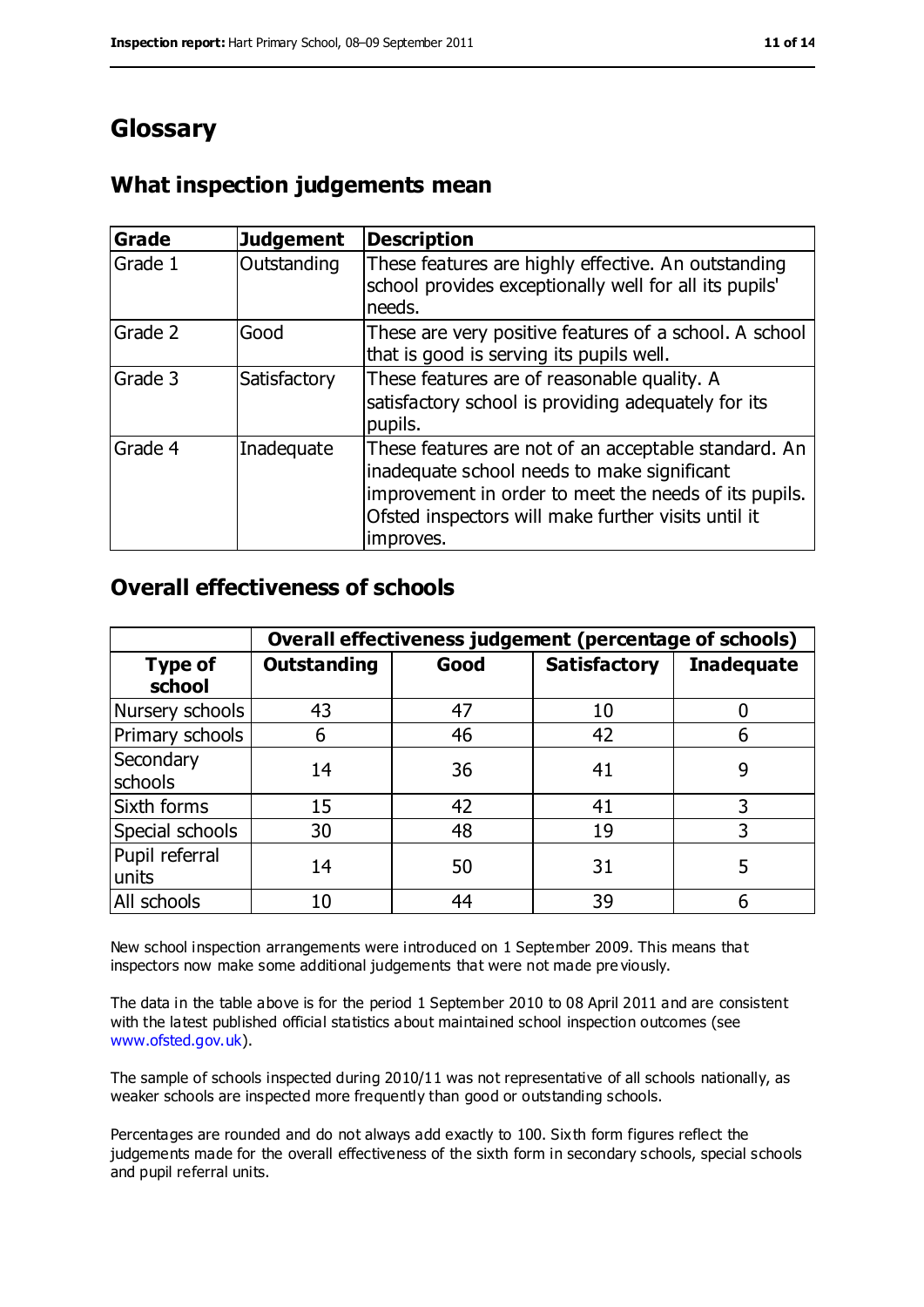# **Common terminology used by inspectors**

| Achievement:               | the progress and success of a pupil in their<br>learning, development or training.                                                                                                                                                                                                                                                              |  |  |
|----------------------------|-------------------------------------------------------------------------------------------------------------------------------------------------------------------------------------------------------------------------------------------------------------------------------------------------------------------------------------------------|--|--|
| Attainment:                | the standard of the pupils' work shown by test<br>and examination results and in lessons.                                                                                                                                                                                                                                                       |  |  |
| Capacity to improve:       | the proven ability of the school to continue<br>improving. Inspectors base this judgement on<br>what the school has accomplished so far and on<br>the quality of its systems to maintain<br>improvement.                                                                                                                                        |  |  |
| Leadership and management: | the contribution of all the staff with<br>responsibilities, not just the headteacher, to<br>identifying priorities, directing and motivating staff<br>and running the school.                                                                                                                                                                   |  |  |
| Learning:                  | how well pupils acquire knowledge, develop their<br>understanding, learn and practise skills and are<br>developing their competence as learners.                                                                                                                                                                                                |  |  |
| Overall effectiveness:     | inspectors form a judgement on a school's overall<br>effectiveness based on the findings from their<br>inspection of the school. The following<br>judgements, in particular, influence what the<br>overall effectiveness judgement will be.                                                                                                     |  |  |
|                            | The school's capacity for sustained<br>■<br>improvement.<br>Outcomes for individuals and groups of<br>П<br>pupils.<br>$\blacksquare$ The quality of teaching.<br>The extent to which the curriculum meets<br>pupils' needs, including, where relevant,<br>through partnerships.<br>The effectiveness of care, guidance and<br>a ser<br>support. |  |  |
| Progress:                  | the rate at which pupils are learning in lessons<br>and over longer periods of time. It is often<br>measured by comparing the pupils' attainment at<br>the end of a key stage with their attainment when<br>they started.                                                                                                                       |  |  |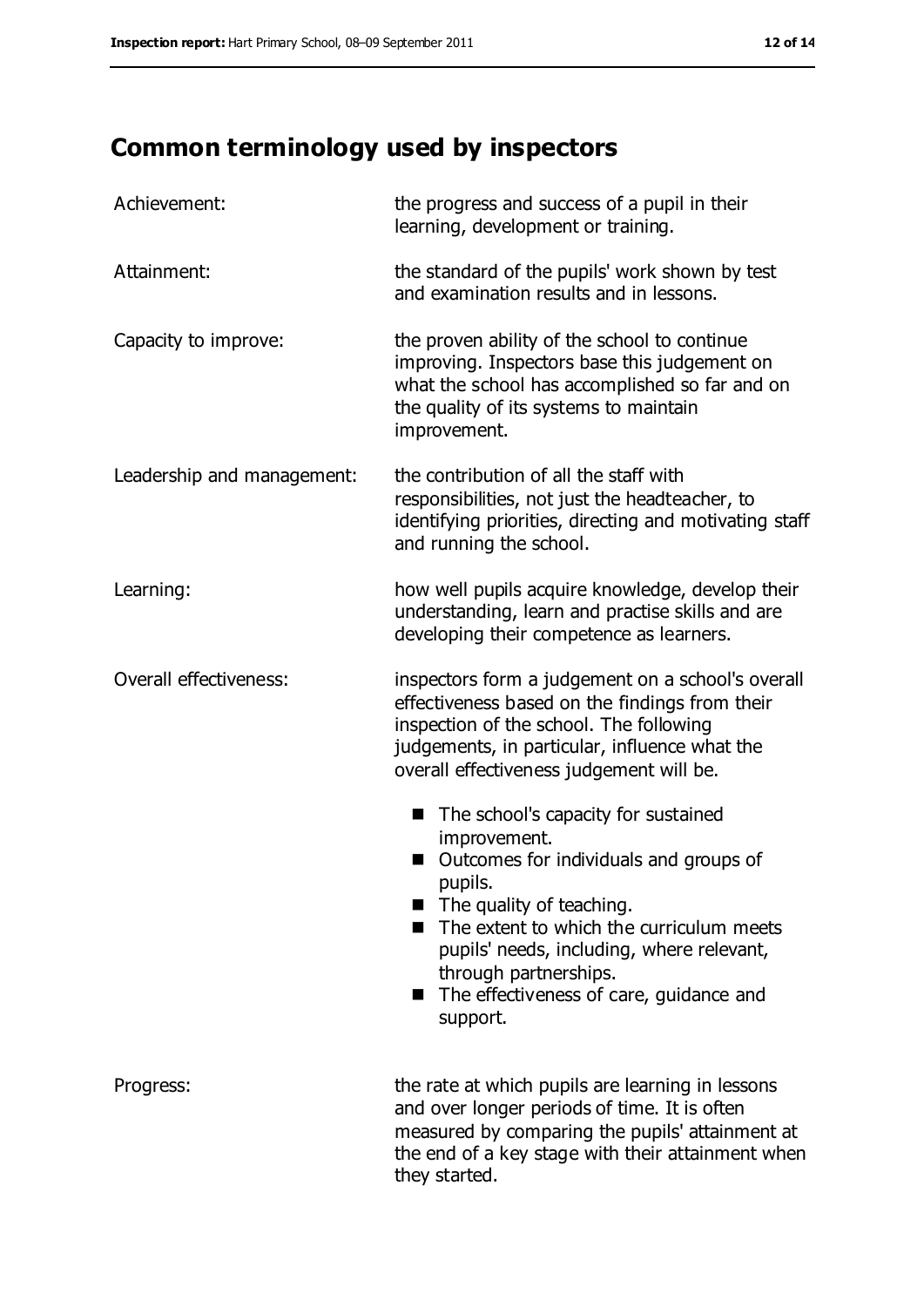**This letter is provided for the school, parents and carers to share with their children. It describes Ofsted's main findings from the inspection of their school.**



12 September 2011

Dear Pupils

#### **Inspection of Hart Primary School, Hartlepool, TS27 3AP**

Thank you for making us so welcome when we visited your school recently.

You go to a good school. We were very impressed with how hard you work in lessons and especially enjoyed the samba drumming. Your behaviour is excellent and we were very impressed by how well you respect and look after each other. We found you to be very polite and helpful and we enjoyed talking to you about your school. We found that you really enjoy coming to school and your attendance is outstanding. You appreciate the many additional activities that your teachers provide for you, especially the outdoor interests, such as canoeing and tag rugby. You feel that there is no bullying and so you feel extremely safe. We know that you make careful choices at lunchtimes and we were impressed at how many of you stay for school lunch. We also found that you make a considerable contribution to your school and to your local community. The many excellent partners your school has means that you are given excellent opportunities to learn within a range of different activities. Your parents and carers appreciate the school, your headteacher and teachers very much.

Teachers try hard to make lessons enjoyable and all staff care for you exceptionally well. We would like them to help you to improve even more by making sure that every lesson has a good pace and teachers give you more time for you to learn through practical, creative and investigative activities. We would like teachers to use their assessment information better so that the tasks they set are better matched to your individual abilities, especially for those of you who need greater challenge. In marking, we would like you to know more about what you have to do next to improve. You can help to by making sure that you continue to do your best and keeping up your very impressive attendance.

Yours sincerely

Kate Pringle Lead inspector